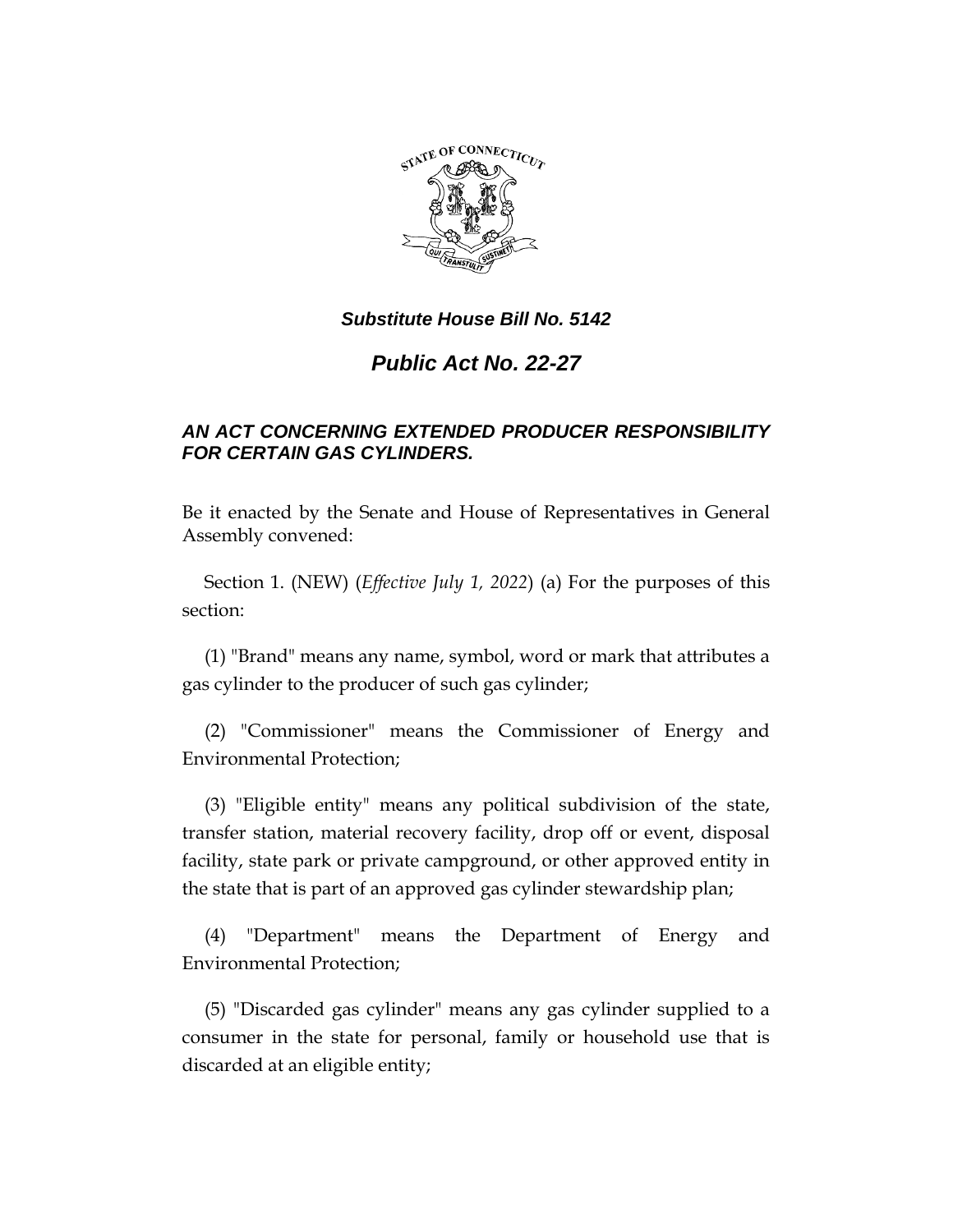(6) "Gas cylinder" or "cylinder" means any nonrefillable or refillable cylinder supplied to a consumer for personal, family or household use with flammable pressurized gas, helium or carbon dioxide, of any size greater than a water capacity of one-half pounds but not exceeding any cylinder with a water capacity of fifty pounds, including, but not limited to, seamless cylinders and tubes, welded cylinders and insulated cylinders intended to contain helium, carbon dioxide or flammable materials such as propane, butane or other flammable compressed gases. "Gas cylinder" does not include any cylinder, tube or container intended to deliver a product that is not a compressed gas, any medical or industrial-grade cylinder or any cylinder that is used by any medical facility or commercial enterprise or that contains oxygen, refrigerants, acetylene, hydrogen, ethylene or foam adhesives;

(7) "Gas cylinder stewardship organization" means any organization that is established by and represents producers of gas cylinders and that designs, submits and implements a gas cylinder stewardship plan on behalf of the producers it represents;

(8) "Gas cylinder stewardship program" or "program" means the program implemented pursuant to an approved gas cylinder stewardship plan;

(9) "Performance goal" means a metric proposed by the entity submitting a gas cylinder stewardship plan to measure, on an annual basis, the performance of the gas cylinder stewardship program, taking into consideration technical and economic feasibilities, in achieving continuous, meaningful improvement in the rate of gas cylinder recycling in the state and any other specified goal of the program;

(10) "Producer" means: (A) Any person who supplies a gas cylinder in the state under the brand of the manufacturer; (B) if there is no person described in subparagraph (A) of this subdivision, any person who is not the manufacturer of the cylinder but who is the owner or licensee of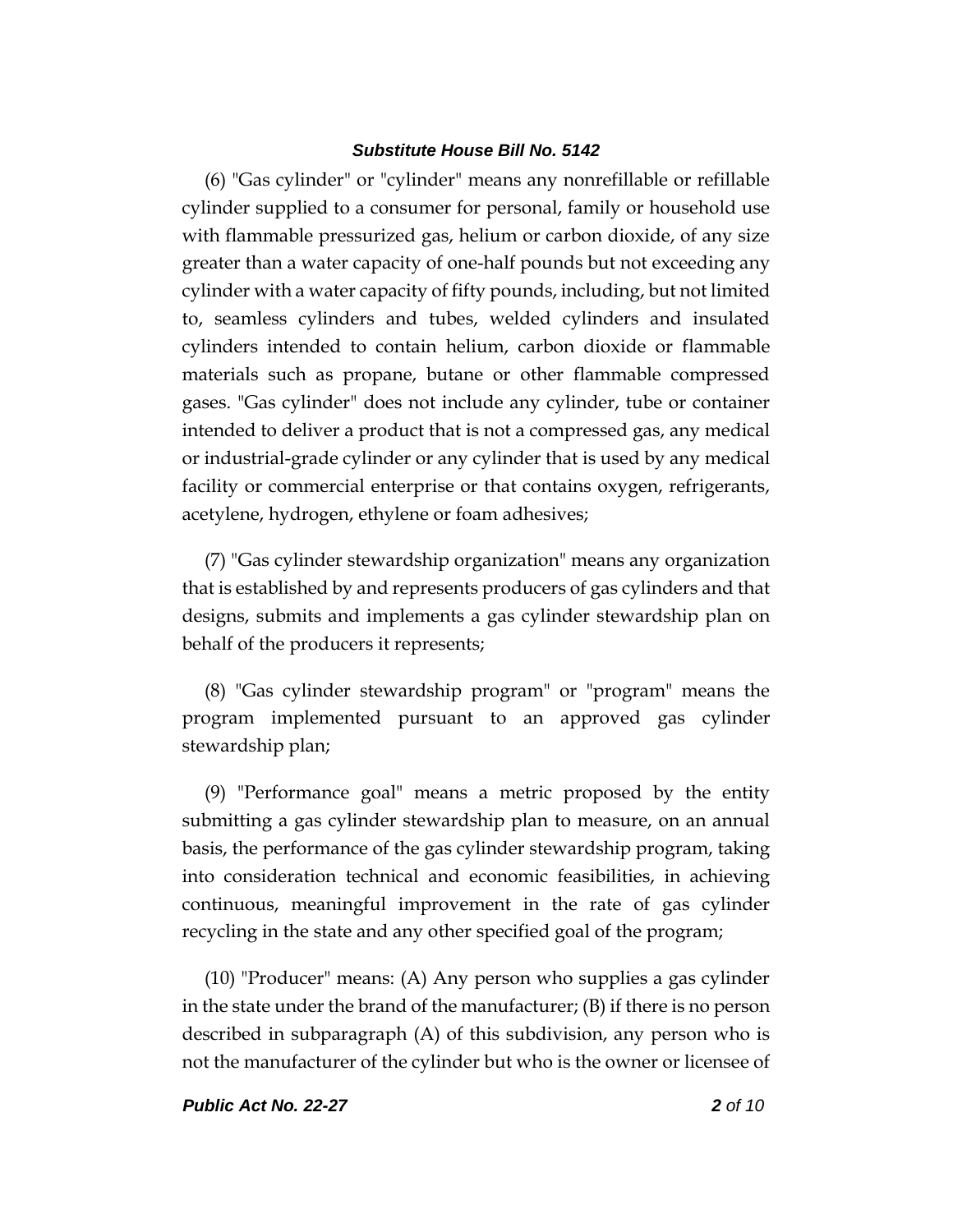a trademark under which the cylinder is supplied in the state, whether or not the trademark is registered; (C) if there is no person described in subparagraph (B) of this subdivision, any person who imports any cylinder into the state for supply to a consumer; (D) if there is no person described in subparagraph (C) of this subdivision, the retailer who supplies the cylinder to a consumer; or  $(E)$  if there is no person described in subparagraph (D) of this subdivision, any person who facilitates the supply of a cylinder by: (i) Owning or operating an online marketplace or forum in which the cylinder is listed or advertised for sale, (ii) transmitting or otherwise communicating the offer to sell a cylinder, or (iii) providing for the physical distribution of a cylinder to the consumer, such as by the storage, preparation or shipping of products;

(11) "Recycling" means any process in which discarded cylinders, components and by-products may lose their original identity or form as they are transformed into new, usable or marketable materials. "Recycling" does not include the use of incineration for energy recovery;

(12) "Refurbish" means to restore for the purposes of refilling a cylinder;

(13) "Retailer" means any person who supplies, sells or offers for sale gas cylinders in this state to a consumer for personal, family or household use; and

(14) "Supply" means to sell, lease or donate, with the transfer of possession or title, or to otherwise make available or distribute, including, but not limited to, through the use of a sales outlet, catalog, Internet web site or similar electronic means, to a consumer in the state for personal, family or household use.

(b) On or before January 1, 2023, each producer or such producer's designee, including, but not limited to, a gas cylinder stewardship organization, shall notify the Commissioner of Energy and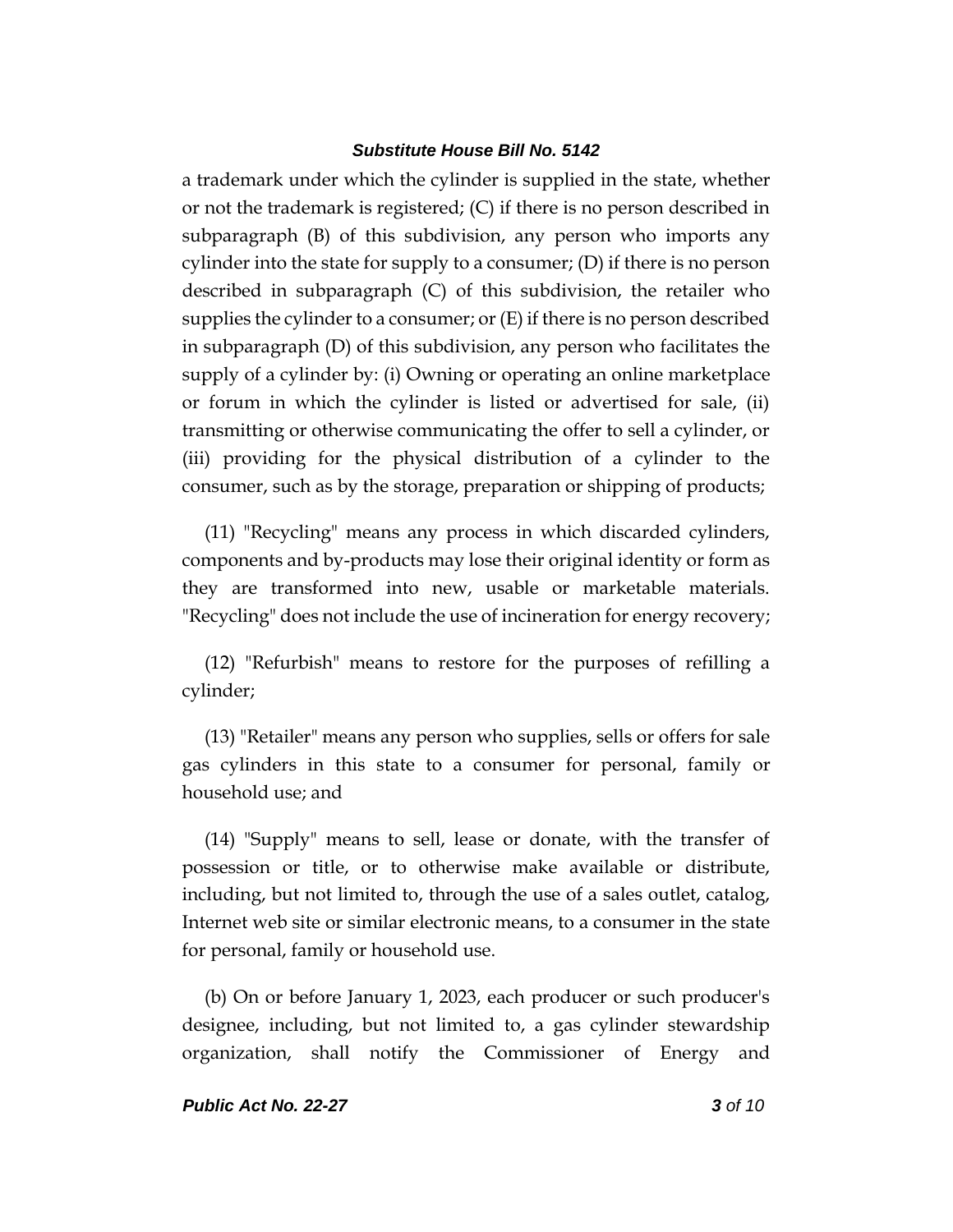Environmental Protection, in writing, that the producer will act individually or jointly with other producers to submit a stewardship plan to the commissioner for the establishment of a state-wide gas cylinder stewardship program. Any person that is not a resident in the state but that is a brand holder of a brand that is used in connection with gas cylinders may volunteer to submit a gas cylinder stewardship plan to the commissioner individually or may join a gas cylinder stewardship organization if such person enters a written agreement with one or more producers described in subparagraph (A), (B) or (C) of subdivision (10) of subsection (a) of this section for the purpose of carrying out a producer's responsibilities relating to gas cylinders under such plan. Any such stewardship plan shall be submitted to the commissioner not later than July 1, 2023.

(c) Any gas cylinder stewardship program shall, to the extent it is technologically feasible and economically practical: (1) Minimize public sector involvement in the management of discarded gas cylinders; (2) provide for free, convenient and accessible state-wide opportunities for the receipt of gas cylinders used by consumers for personal, family or household use at eligible entities; (3) provide for pick-up of discarded gas cylinders from eligible entities; and (4) provide for the transport and management of discarded gas cylinders picked-up from eligible entities in accordance with agreements between producers and eligible entities which shall be consistent with any provision of the law.

(d) Any plan submitted pursuant to subsection (b) of this section shall: (1) Provide for refilling or recycling cylinders and capturing residual gases for reuse; (2) establish performance goals for the first two years of the gas cylinder stewardship program; (3) identify eligible entities to be used pursuant to the program; (4) detail how the program will promote the collection of discarded gas cylinders supplied to consumers for personal, family or household use; (5) include a description of the public education program that will be used to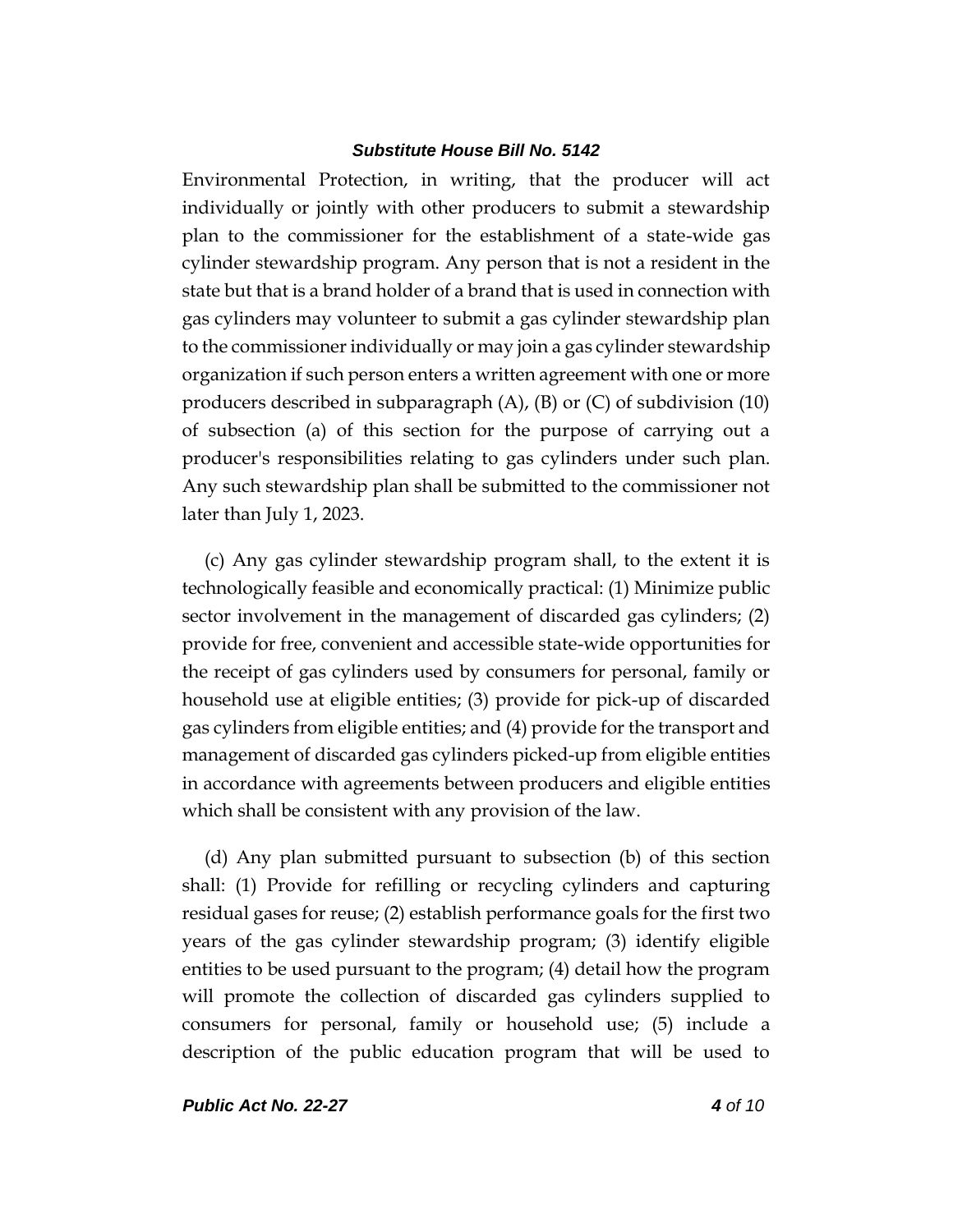promote consumer knowledge of the program; and (6) identify producers participating in the program.

(e) The Commissioner of Energy and Environmental Protection shall approve a plan for the establishment of a gas cylinder stewardship program, provided such plan meets the requirements of this section. Not later than ninety days after submission of the plan, the commissioner shall make a determination on whether to approve the plan. Prior to making such determination, the commissioner shall post the plan on the department's Internet web site and solicit public comments on the plan. Such solicitation shall not be conducted pursuant to chapter 54 of the general statutes. In the event that the commissioner disapproves the plan because it does not meet the requirements of this section, the commissioner shall describe the reasons for the disapproval in a notice of determination that the commissioner shall provide to the producer or producer's designee that submitted the gas cylinder stewardship plan. Such producer or producer's designee shall revise and resubmit the plan to the commissioner not later than forty-five days after receipt of the commissioner's notice of disapproval. Not later than forty-five days after receipt of the revised plan, the commissioner shall review and approve or disapprove the revised plan, and provide a notice of determination to the producer or producer's designee that submitted the revised gas cylinder plan. Such producer or producer's designee may resubmit a revised plan to the commissioner for approval on not more than two occasions. If the producer or producer's designee fails to submit a plan that is acceptable to the commissioner because it does not meet the requirements of this section, the commissioner shall modify a submitted plan to make it conform to the requirements of this section and approve it. Not later than October 1, 2025, each producer shall be part of an approved and implemented gas cylinder stewardship program.

(f) Not later than thirty months after the date on which an approved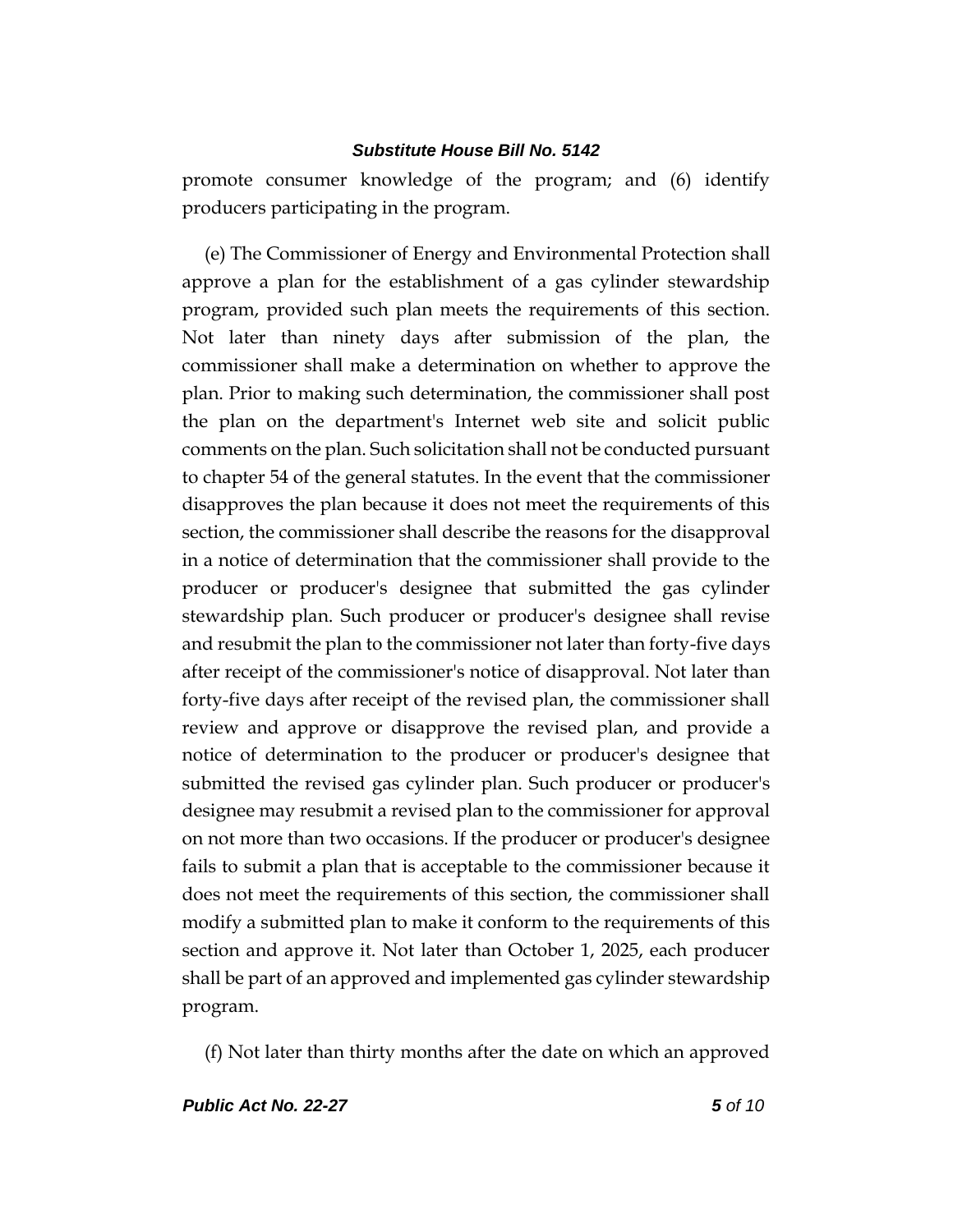gas cylinder stewardship program is implemented, the producer or producer's designee that submitted the applicable approved gas cylinder stewardship plan shall submit updated performance goals to the commissioner that are based on the experience of the program during the first two years of the program.

(g) Each producer or producer's designee with an approved gas cylinder stewardship plan shall submit any proposed substantial change to the program to the Commissioner of Energy and Environmental Protection for approval. For the purposes of this section, "substantial change" means a material change to the system for collecting gas cylinders. If the commissioner does not disapprove a proposed substantial change not later than ninety days after receipt of notification of such proposed substantial change, such proposed substantial change shall be deemed approved.

(h) Each entity with an approved gas cylinder stewardship plan shall notify the Commissioner of Energy and Environmental Protection of other material changes to the program on an ongoing basis, without resubmission of the plan to the commissioner for approval. Such changes shall include, but not be limited to, a change in contact information of the producer or producer's designee and, if the designee is a gas cylinder stewardship organization, the identity of such organization's board of directors and officers.

(i) Each producer or producer's designee with an approved gas cylinder stewardship plan shall maintain all records relating to the applicable gas cylinder stewardship program for a period of not less than five years.

(j) Not later than October fifteenth of each year, each producer or producer's designee with an approved gas cylinder stewardship plan shall submit an annual report to the Commissioner of Energy and Environmental Protection, in a format prescribed by the commissioner.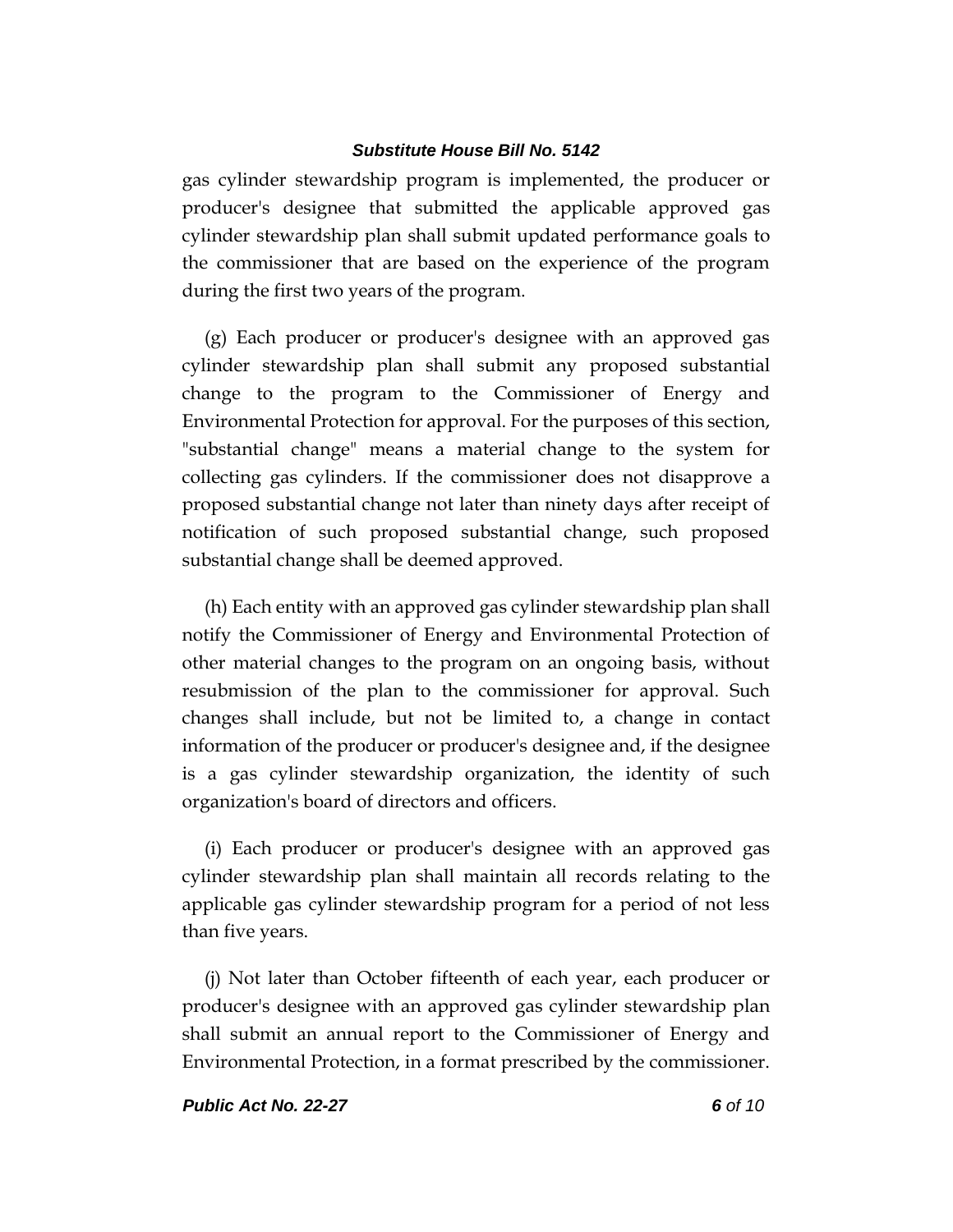The commissioner shall post such annual report on the department's Internet web site. Such report shall include: (1) The producers participating in the plan for the previous calendar year; (2) the number of eligible entities, by type from which cylinders were picked up in the previous calendar year; (3) the number and tonnage of nonrefillable gas cylinders and the number of refillable gas cylinders picked up from each type of eligible entity during the previous calendar year; (4) the tonnage of nonrefillable gas cylinders recycled and the number of refillable gas cylinders refilled and recycled during the previous calendar year; (5) a summary of the public education program that supports the program; (6) an evaluation of the effectiveness of methods and processes used to achieve performance goals of the program; and (7) recommendations for any changes to the program.

(k) Two years after the implementation of a gas cylinder stewardship program and every three years thereafter, or upon the request of the Commissioner of Energy and Environmental Protection but not more frequently than annually, each producer or producer's designee with an approved gas cylinder stewardship plan shall cause an audit of the information submitted pursuant to subdivisions (2) to (4), inclusive, of subsection (j) of this section by an auditor selected by the commissioner. Such audit shall review the accuracy of the producer or producer's designee's submitted information concerning the program and provide any other information requested by the commissioner that is consistent with the requirements of this section, provided such request shall not require the disclosure of any proprietary information or trade or business secrets. Such audit shall be paid for by the producer or producer's designee with the approved gas cylinder stewardship plan.

(l) Upon implementation of an approved gas cylinder stewardship plan, any eligible entity that participates in such plan shall not charge for the receipt of discarded gas cylinders used by consumers for personal, family or household use.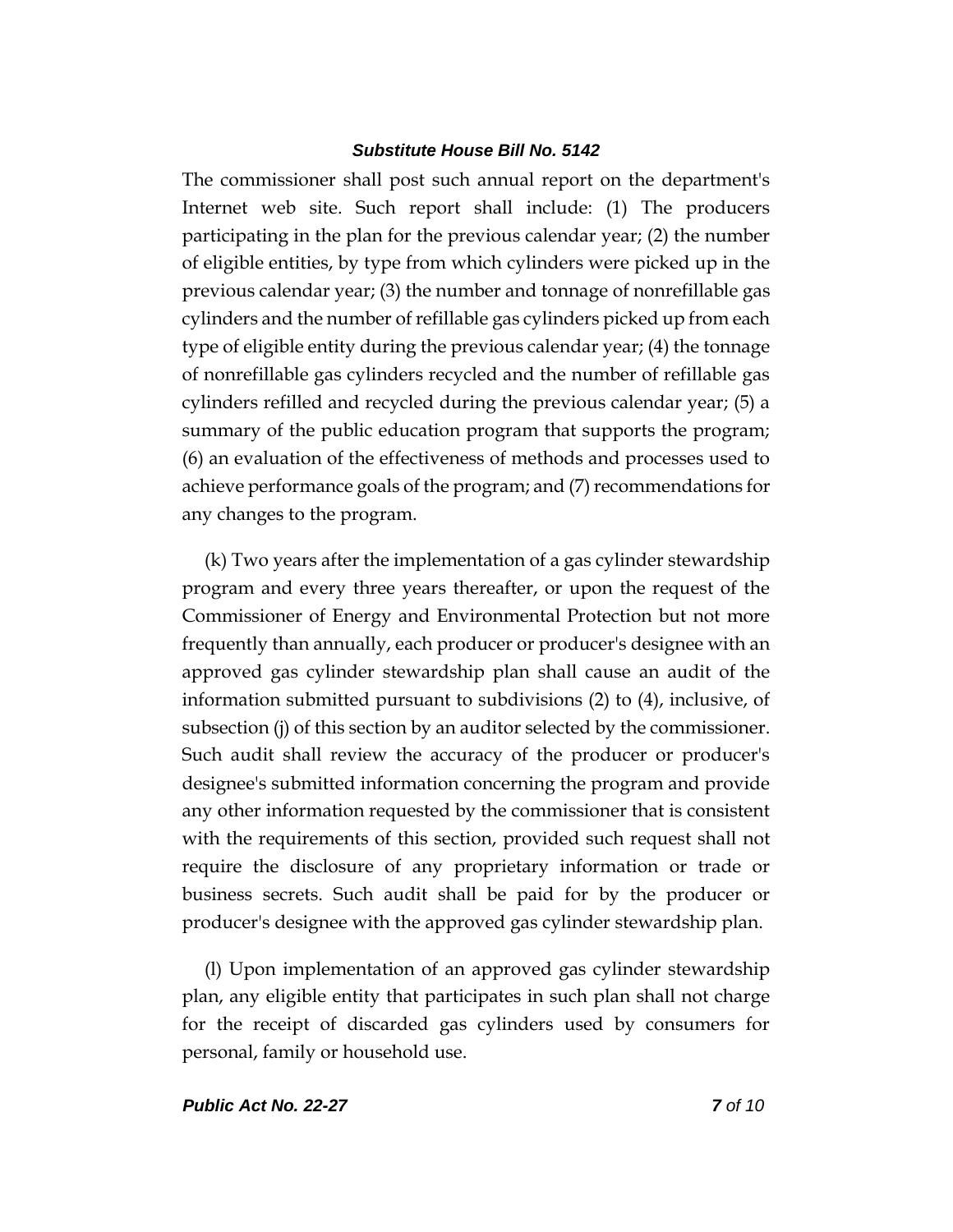(m) Not later than three years after the approval of a gas cylinder stewardship plan, the Commissioner of Energy and Environmental Protection shall submit a report, in accordance with the provisions of section 11-4a of the general statutes, to the joint standing committee of the General Assembly having cognizance of matters relating to the environment. Such report shall provide an evaluation of the applicable gas cylinder stewardship program and establish a goal for the amount of discarded cylinders to be picked up under each program and a separate goal for the recycling of gas cylinders, taking into consideration technical and economic feasibilities. Such report shall also include an evaluation of the Department of Energy and Environmental Protection's administrative fees for such program.

(n) Each producer or producer's designee, including any gas cylinder stewardship organization, shall be immune from liability for any claim of a violation of antitrust law or unfair trade practice, if such conduct is a violation of antitrust law, to the extent such producer, producer's designee or gas cylinder stewardship organization exercises authority pursuant to the provisions of this section.

(o) The Commissioner of Energy and Environmental Protection may seek civil enforcement of the provisions of this section pursuant to chapter 439 of the general statutes.

(p) Whenever, in the judgment of the Commissioner of Energy and Environmental Protection, any person has engaged in or is about to engage in any act, practice or omission that constitutes, or will constitute, a violation of any provision of this section, the Attorney General may, at the request of the commissioner, bring an action in the superior court for the judicial district of New Britain for an order enjoining such act, practice or omission. Such order may require remedial measures and direct compliance with the provisions of this section. Upon a showing by the commissioner that such person has engaged in or is about to engage in any such act, practice or omission,

*Public Act No. 22-27 8 of 10*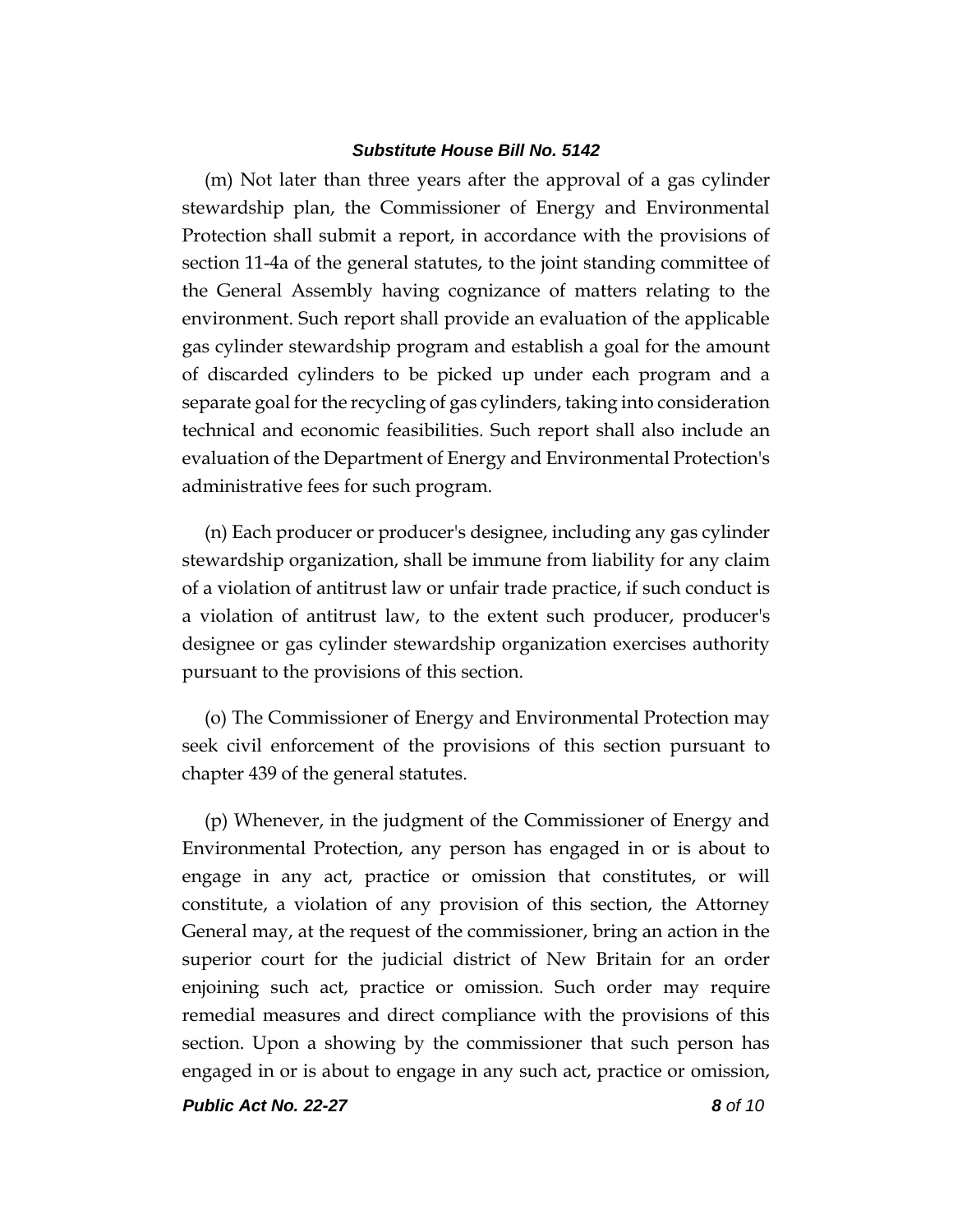the court may issue a permanent or temporary injunction, restraining order or other order, as appropriate.

(q) Any action brought by the Attorney General pursuant to this section shall have precedence in the order of trial, as provided in section 52-191 of the general statutes.

(r) In the event that another state implements a gas cylinder recycling program, a producer or producer's designee with an approved gas cylinder stewardship plan may collaborate with such state to conserve efforts and resources used in carrying out the applicable gas cylinder stewardship program, provided such collaboration is consistent with the requirements of this section.

(s) The Commissioner of Energy and Environmental Protection may assess a reasonable fee to each producer or producer's designee with an approved gas cylinder stewardship plan for administration of the applicable gas cylinder stewardship program. The Commissioner of Energy and Environmental Protection shall determine the share to be paid by each producer or producer's designee based on the share of the gas cylinder market represented by the producer or producer's designee. The total annual fees assessed on each producer with an approved gas cylinder stewardship plan shall not exceed a rate of two thousand dollars. The Commissioner of Energy and Environmental Protection shall annually publish documentation on the department's use of such fees.

(t) Any producer who fails to participate in an approved gas cylinder stewardship plan shall not supply, sell or offer for sale gas cylinders in this state.

(u) Notwithstanding any provision of this section, upon identification of any producer who is not participating in an approved gas cylinder stewardship program, the Commissioner of Energy and